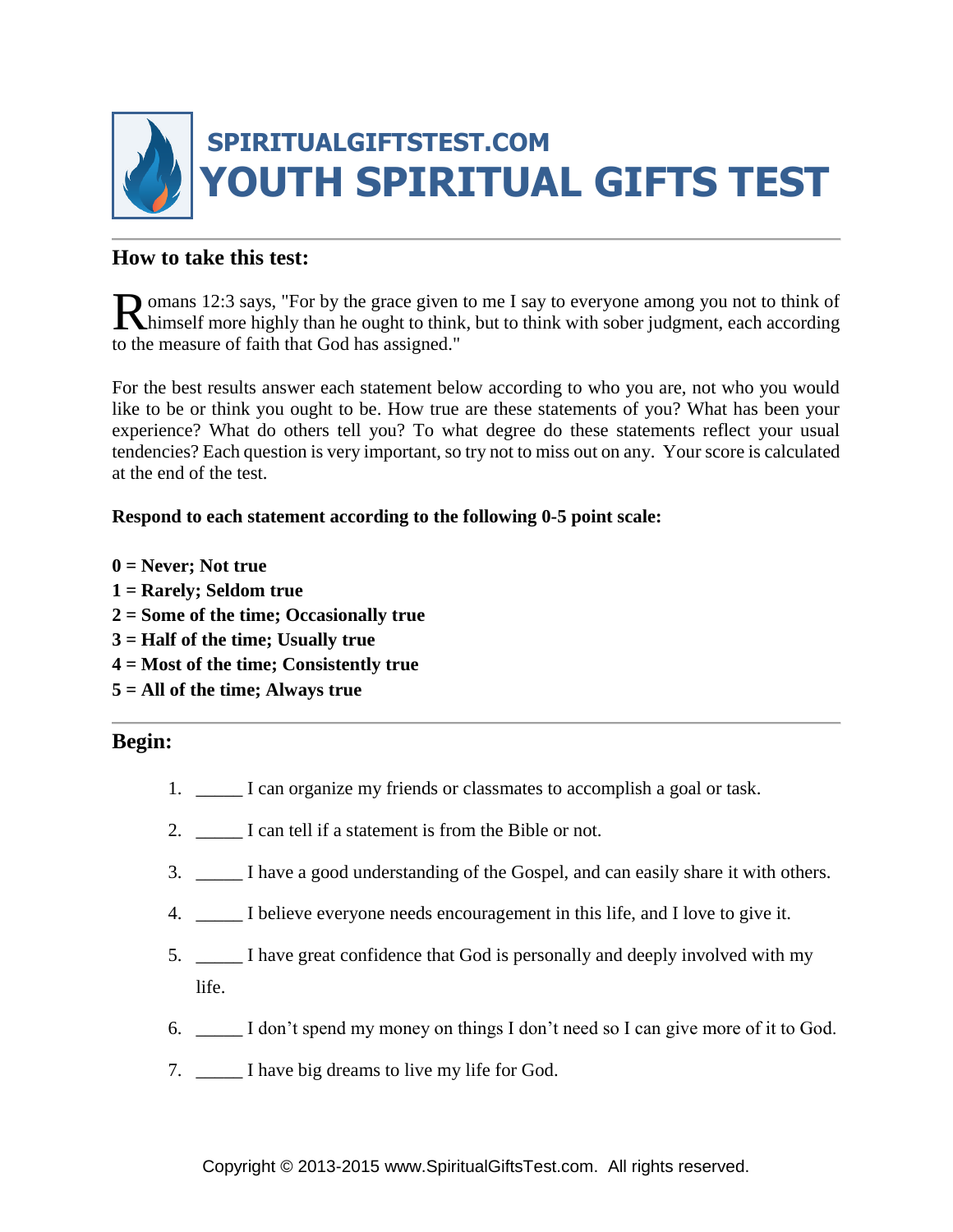- 8. \_\_\_\_\_ I have compassion for those who are having hard times in their lives.
- 9. \_\_\_\_\_\_\_ I always pray for other people.
- 10. \_\_\_\_\_ I enjoy doing everyday tasks that support the different ministries of the church.
- 11. \_\_\_\_\_ I spend a lot of time studying the Bible so I can make a difference in someone's life.
- 12. \_\_\_\_\_ I can easily create a plan and put it into place to get something done.
- 13. \_\_\_\_\_ I listen carefully to what people say and teach to see if it is true or not.
- 14. \_\_\_\_\_ My heart is heavy for those who are lost without Jesus.
- 15. \_\_\_\_\_ When I see someone who is discouraged, I remind them of how great God is and how much He has promised to take care of them.
- 16. \_\_\_\_\_ I trust God completely to answer my prayers according to His perfect will.
- 17. \_\_\_\_\_ I love giving money to help the Church share the Gospel.
- 18. \_\_\_\_\_ I like to set goals and reach them, even if others oppose them.
- 19. \_\_\_\_\_ I see the sick or needy as those who most need the love and comfort that Jesus offers.
- 20. \_\_\_\_\_ I love helping others learn and grow in their faith.
- 21. \_\_\_\_\_ I gladly volunteer to help in church when I know it will fill a practical need.
- 22. \_\_\_\_\_ When I teach the Bible, others are interested and want to learn more.
- 23. \_\_\_\_\_ When I am in a group, I clearly see how everyone can contribute to accomplish our goal together.
- 24. \_\_\_\_\_ I can tell easily if a person is phony or fake.
- 25. \_\_\_\_\_ I always look for opportunities to build relationships with non-Christians.
- 26. \_\_\_\_\_ I feel God pushing me to inspire those who are not growing in their faith.
- 27. \_\_\_\_\_ I know God will come through even if I don't see how He will do it.
- 28. \_\_\_\_\_ It makes me happy knowing that when I give to the Church people will be helped and told about Jesus.

#### Copyright © 2013-2015 www.SpiritualGiftsTest.com. All rights reserved.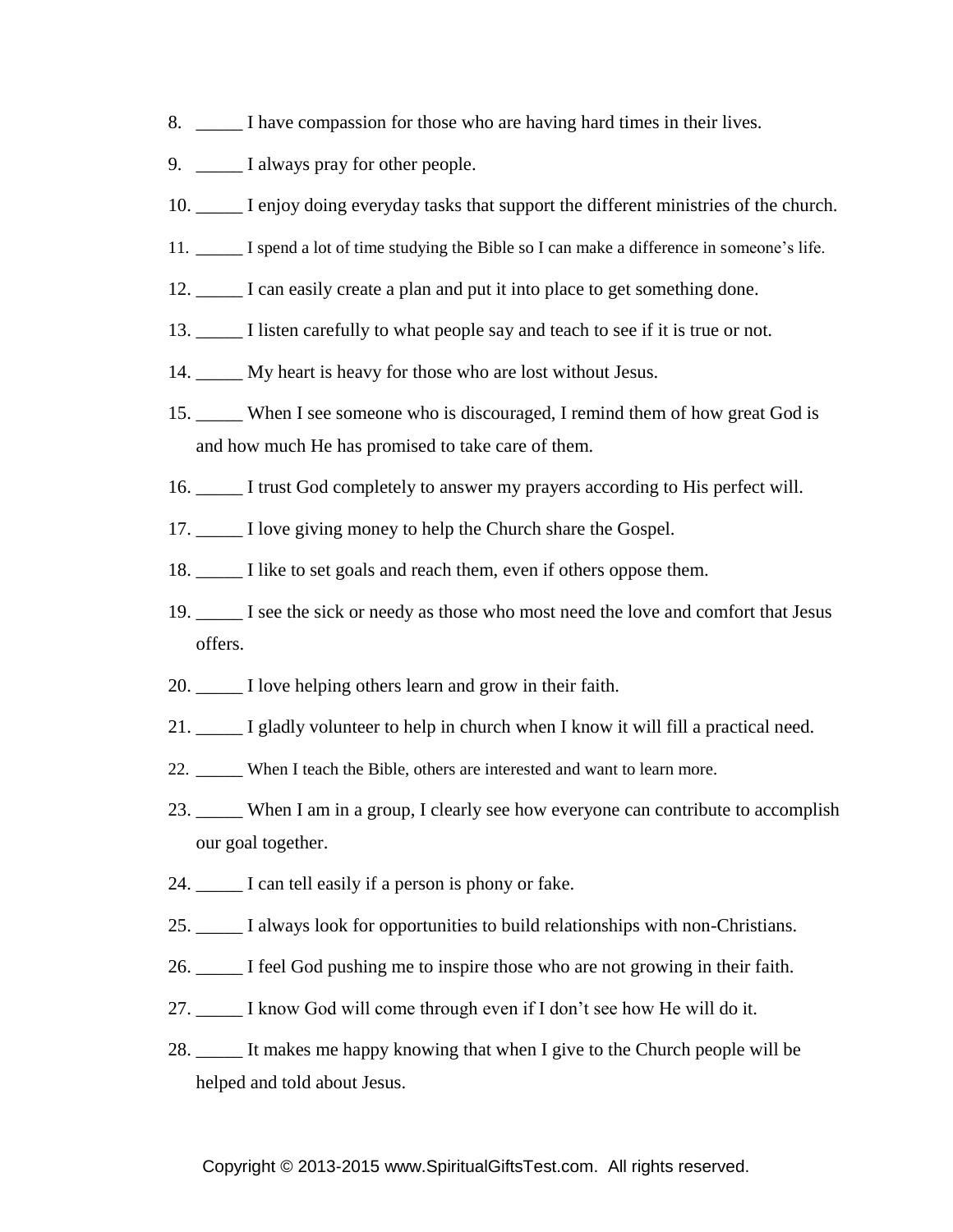- 29. \_\_\_\_\_ I am not afraid to take risks to advance the kingdom of God.
- 30. \_\_\_\_\_ I care deeply about those who are hurting and want to help them through their tough times.
- 31. \_\_\_\_\_ Relationships are very important to me. I am definitely a "people person."
- 32. \_\_\_\_\_ I like to be in the background and have no need of recognition when I serve in the church.
- 33. \_\_\_\_\_ I enjoy explaining things to people so that they can grow spiritually and personally.
- 34. \_\_\_\_\_ I organize things so that my life runs more smoothly.
- 35. \_\_\_\_\_ I can decide quickly if there is an evil or wicked influence in a situation.
- 36. \_\_\_\_\_ I love to memorize Bible verses to share with those who don't know Jesus as their Savior.
- 37. \_\_\_\_\_ I am not afraid to challenge someone if I know it will inspire spiritual growth and boldness in their life.
- 38. \_\_\_\_\_ I will boldly step out in faith if I sense God is telling me to do something.
- 39. \_\_\_\_\_ Even though I give a good portion of what I have to God, He still blesses me with more than I need.
- 40. \_\_\_\_\_ I love to help others grow in their gifts and abilities.
- 41. \_\_\_\_\_ I love to help people through the problems of life and show them the compassion that Jesus did.
- 42. \_\_\_\_\_ I care about the church and want to see it grow and be built up in love.
- 43. \_\_\_\_\_ I set aside time and make an effort to help those in need around me.
- 44. \_\_\_\_\_ I hate it when someone uses Bible verses out of context for their own purposes.
- 45. \_\_\_\_\_ I care about the details when I am working on something.
- 46. \_\_\_\_\_ I can usually tell if someone is being deceitful or dishonest before anyone else can.
- 47. \_\_\_\_\_ I love to share what Christ has done in my life and how He has changed me.

Copyright © 2013-2015 www.SpiritualGiftsTest.com. All rights reserved.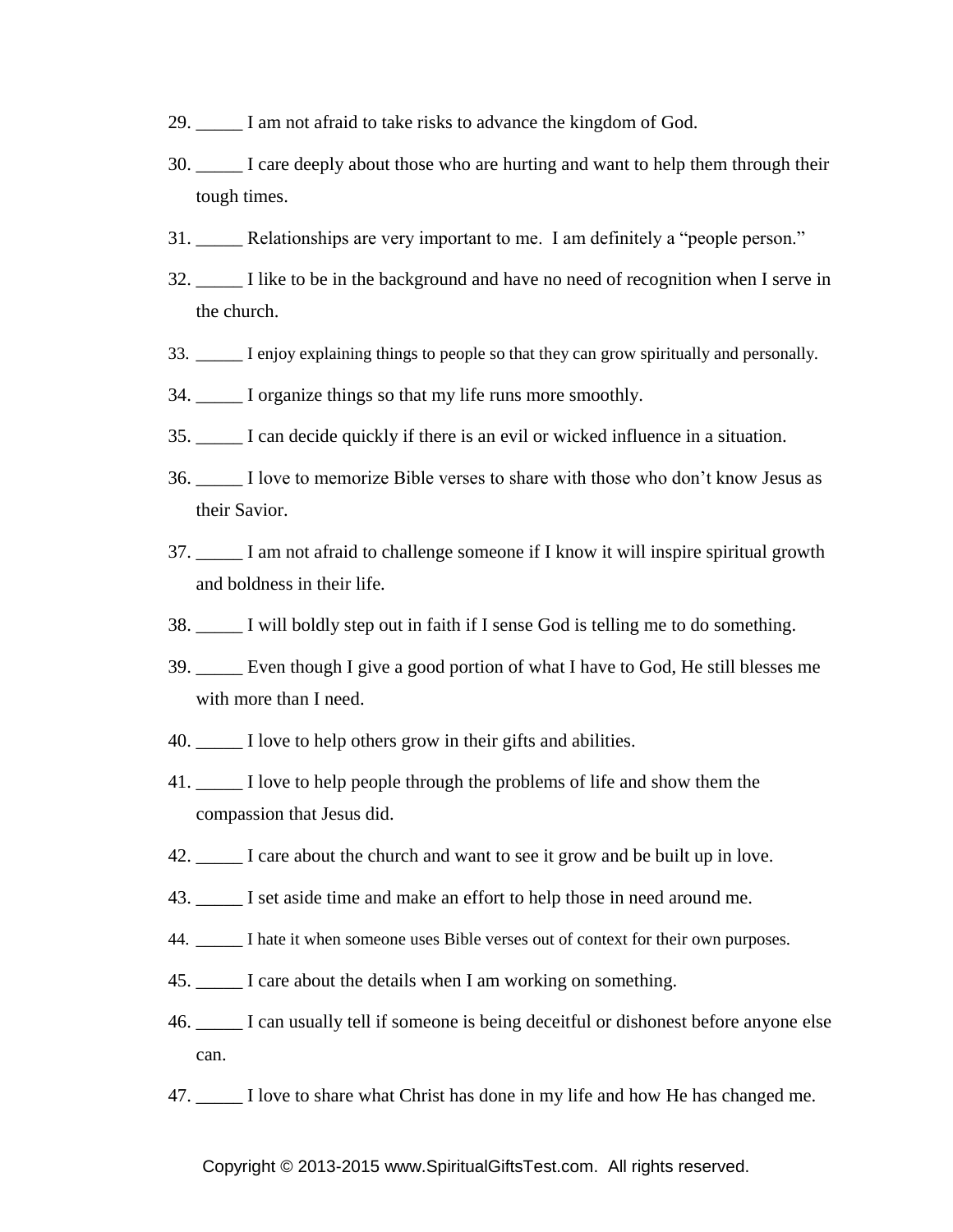- 48. \_\_\_\_\_ Others have told me that my encouraging words have helped them to step out and grow in their faith.
- 49. \_\_\_\_\_ Even when times are tough, I trust that God will comfort me and provide for my needs.
- 50. \_\_\_\_\_ I want to make God happy with how I use my money.
- 51. \_\_\_\_\_ People often look to me to lead a group or project at school or church.
- 52. \_\_\_\_\_ I have been known to "care too much" and help others in their time of need.
- 53. \_\_\_\_\_ I want to see everyone in the church fulfilling the Great Commission.
- 54. \_\_\_\_\_ If I see a need in the church I simply fill it without being asked.
- 55. \_\_\_\_\_ I pay attention to the words people use because each word is significant and has meaning.
- 56. \_\_\_\_\_ I know how to manage my time to get my daily work done.
- 57.  $\Box$  I see things plainly as good or evil, right or wrong, true or false.
- 58. \_\_\_\_\_ I feel that I have to tell my friends about Jesus, especially those who don't go to church.
- 59. \_\_\_\_\_ When others are faced with difficult problems, I confidently reassure them of God's faithfulness towards His people.
- 60. \_\_\_\_\_ I don't often worry because I know God is strong and will help me through every problem.
- 61.  $\Box$  I look for ways to personally help the poor and needy.
- 62. \_\_\_\_\_ I am not afraid to step up and take charge in a difficult situation.
- 63. \_\_\_\_\_ I look for those who are "outcasts" and help them put their lives back together.
- 64. \_\_\_\_\_ The Gospel of Jesus Christ is the most important thing in my life and ministry.
- 65. \_\_\_\_\_ I believe there is eternal importance in doing ordinary jobs at church.
- 66. \_\_\_\_\_ When I study the Bible, I am always finding out new interesting things about the Gospel.

#### Copyright © 2013-2015 www.SpiritualGiftsTest.com. All rights reserved.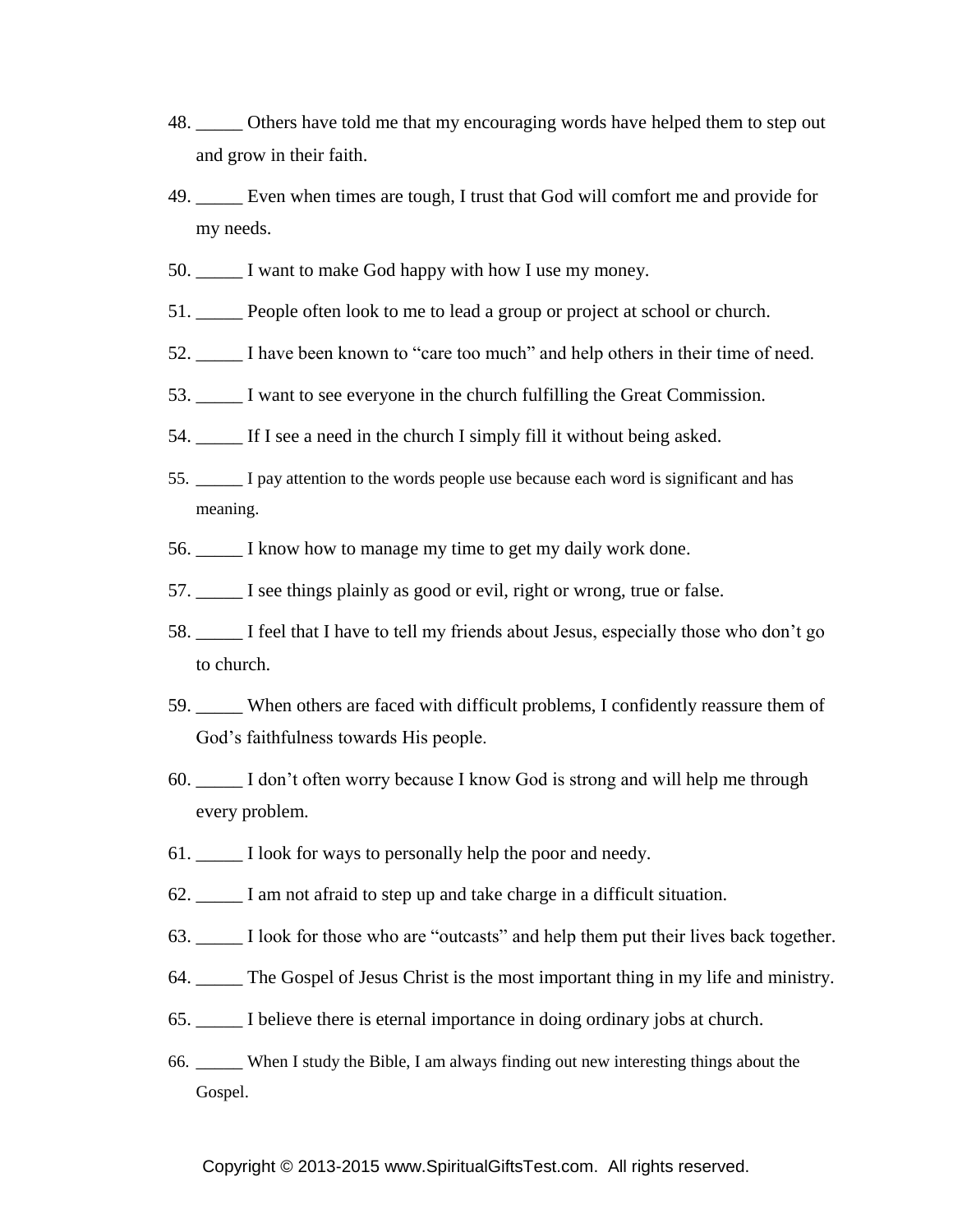- 67. \_\_\_\_\_ My room is always clean and in order.
- 68. Others have told me I am a good judge of character.
- 69. \_\_\_\_\_ Most of my conversations with non-Christians lead to me speaking about my faith in Jesus.
- 70. \_\_\_\_\_ If I see people stumbling in their faith, I encourage them to remember what God has done and come back to the joy He offers us.
- 71. \_\_\_\_\_ I always encourage others to trust God in everything.
- 72. \_\_\_\_\_ When I get a paycheck or allowance, the first thing I do is ask God what He wants me to give.
- 73. \_\_\_\_\_ I concentrate more on the big picture than the small details.
- 74. \_\_\_\_\_ Others have said that I have comforted them at a low point in their lives.
- 75. \_\_\_\_\_ I do not seek the "spotlight," but I believe God is preparing me to minister to others.
- 76. \_\_\_\_\_ I find joy in being a helper and assisting others in their ministries.
- 77. \_\_\_\_\_ Often the Holy Spirit gives me just the right words to say when I am teaching something.